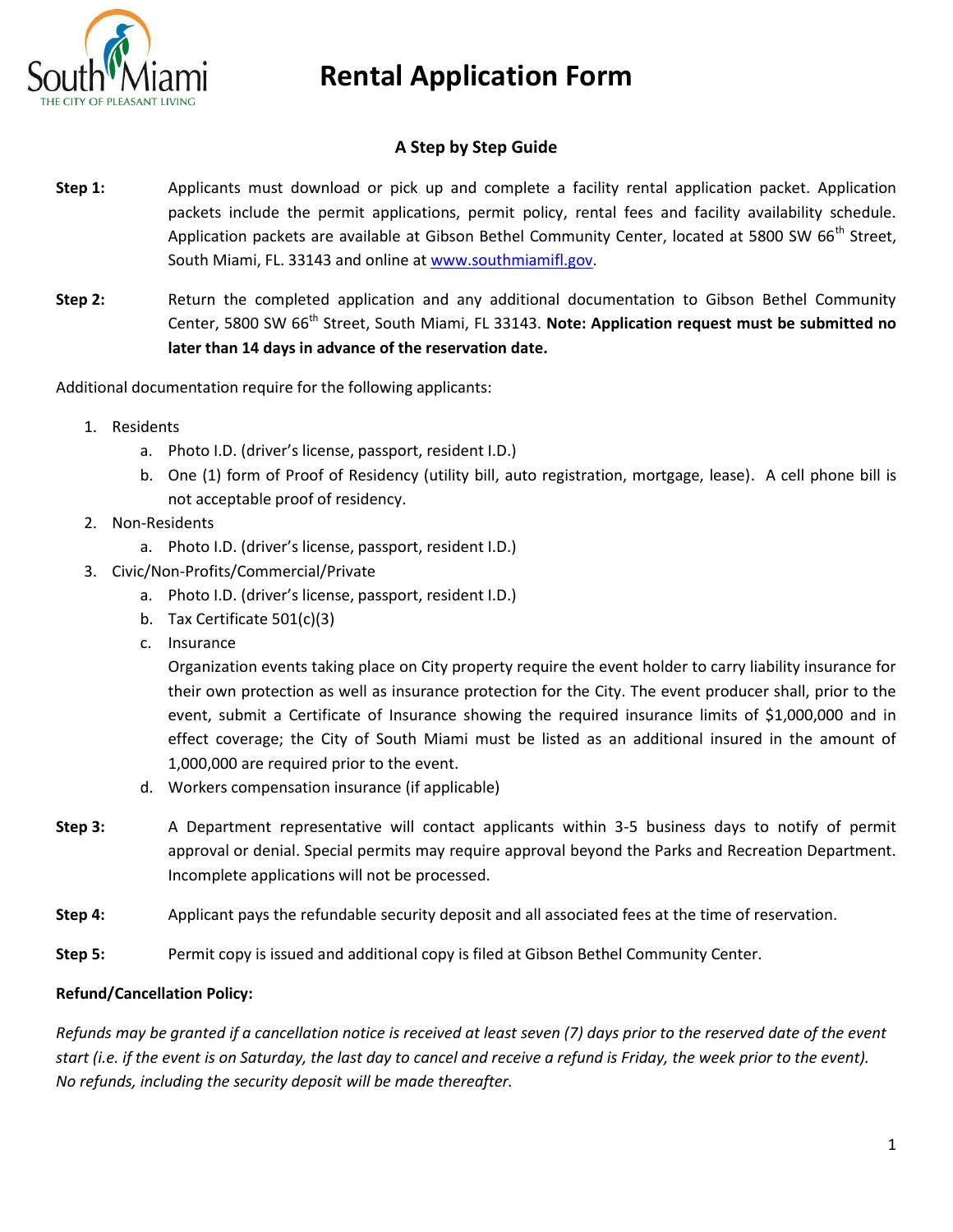*Refunds may be granted only if adverse weather conditions prevail, or if the cancellation notice is received in writing at least seven (7) days prior to the reserved date of the event or program start. No refunds or credits will be given after this deadline.*

| Name: and the state of the state of the state of the state of the state of the state of the state of the state of the state of the state of the state of the state of the state of the state of the state of the state of the  |                              | DOB: the contract of the contract of the contract of the contract of the contract of the contract of the contract of the contract of the contract of the contract of the contract of the contract of the contract of the contr |       |
|--------------------------------------------------------------------------------------------------------------------------------------------------------------------------------------------------------------------------------|------------------------------|--------------------------------------------------------------------------------------------------------------------------------------------------------------------------------------------------------------------------------|-------|
| (Last)                                                                                                                                                                                                                         | (First)                      |                                                                                                                                                                                                                                |       |
|                                                                                                                                                                                                                                |                              |                                                                                                                                                                                                                                |       |
| Address: Analysis and the contract of the contract of the contract of the contract of the contract of the contract of the contract of the contract of the contract of the contract of the contract of the contract of the cont |                              |                                                                                                                                                                                                                                |       |
| (Street)                                                                                                                                                                                                                       | (City)                       | (State)                                                                                                                                                                                                                        | (Zip) |
| $ $   Yes $ $<br>$\Box$ No (1 form of ID required)<br>Resident:                                                                                                                                                                |                              |                                                                                                                                                                                                                                |       |
|                                                                                                                                                                                                                                |                              |                                                                                                                                                                                                                                |       |
|                                                                                                                                                                                                                                |                              |                                                                                                                                                                                                                                |       |
|                                                                                                                                                                                                                                |                              |                                                                                                                                                                                                                                |       |
| <b>Reservation Date:</b>                                                                                                                                                                                                       | <b>Reservation Time:</b>     |                                                                                                                                                                                                                                |       |
| Requested Venue/Park:                                                                                                                                                                                                          |                              |                                                                                                                                                                                                                                |       |
| Type of Activity/Event: (i.e. birthday party, baby shower)                                                                                                                                                                     | <b>Estimated Attendance:</b> |                                                                                                                                                                                                                                |       |
| Recurring? $\bigcup$ yes $\bigcup$ No Recurring (every) $\bigcup$ M $\bigcup$ Tu $\bigcup$ W $\bigcup$ Th $\bigcup$                                                                                                            |                              | Fr<br>$Sa$   $Su$                                                                                                                                                                                                              |       |
| ** Facility rentals receive 1 hour before and after their rental to set up and break down their event.                                                                                                                         |                              |                                                                                                                                                                                                                                |       |
| ** Field and open space rentals receive 30 minutes before and after their rental to set up and break down their event.                                                                                                         |                              |                                                                                                                                                                                                                                |       |

Special Notes:

### **Fee Chart (per hour)**

*Pavilion and gazebo rentals at Brewer Park, Dison Park, Jean Willis Park and Marshall Williamson Park costs \$35 per hour and must be approved by Director of Parks and Recreation.*

|                                       | <b>Resident</b> | <b>Non-Resident</b> | Non-profit |
|---------------------------------------|-----------------|---------------------|------------|
| <b>Gibson-Bethel Community Center</b> |                 |                     |            |
| <b>Education Room</b>                 | ס330            | ่ ไ\$40             | <b>S20</b> |
| Computer Lab                          | 345             | ס\$∏                | 335        |
| Multipurpose Room                     | 360             | ∃\$120              | ל\$∃       |
| Gymnasium (half court)                | 7\$50           | ]\$100              | <b>S45</b> |
| Gymnasium (full court)                | 1\$100          | ]\$200              | ס\$ך       |
| <b>Murray Park</b>                    |                 |                     |            |
| Outdoor Basketball (w/o lights)       | 320             | ס330                | <b>515</b> |
| Outdoor Basketball (w/lights)         | ס330            | ∃\$40               | ∃\$25      |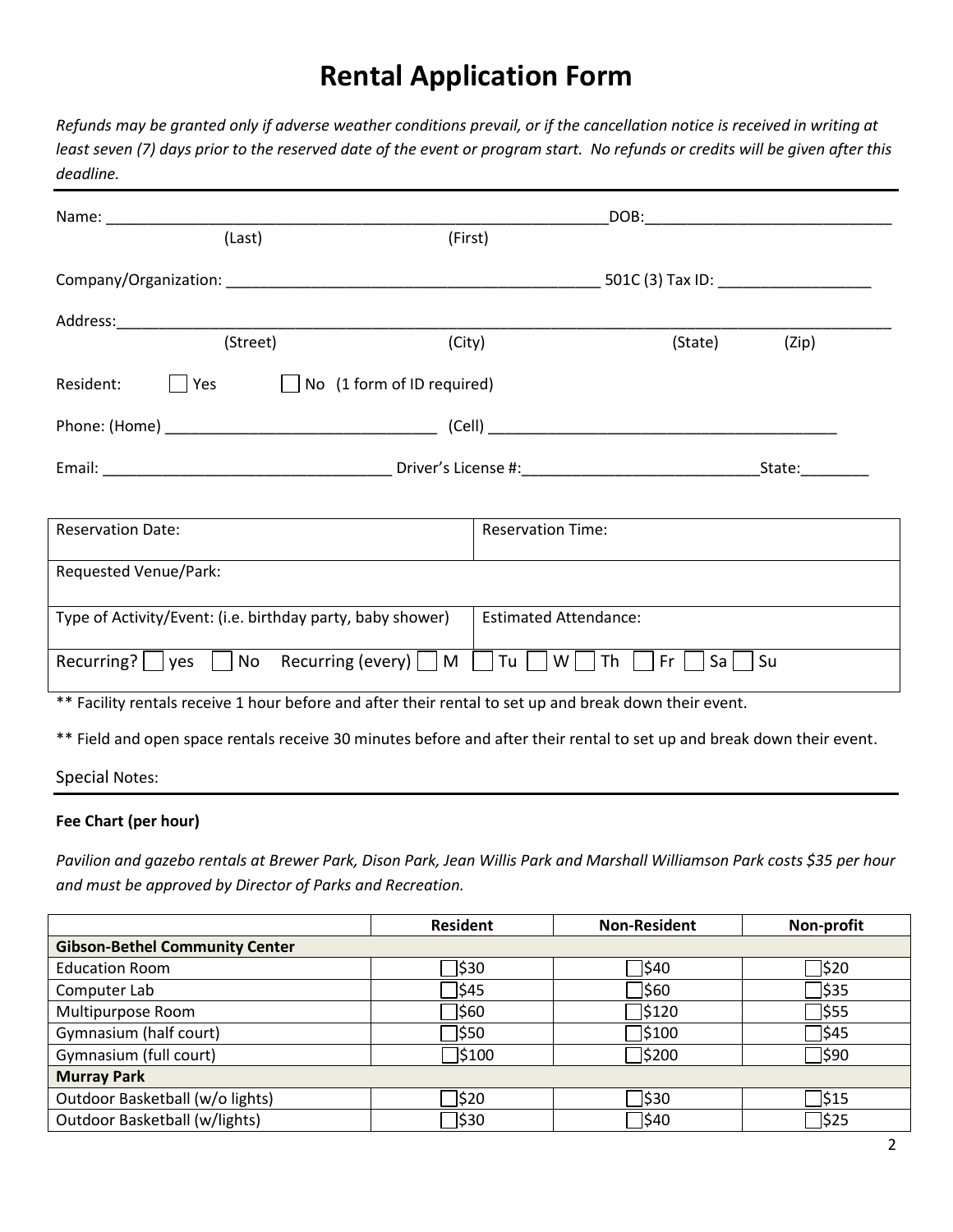| Large Field                             | \$60           | \$75           | 350]               |
|-----------------------------------------|----------------|----------------|--------------------|
| <b>Small Field</b>                      | \$36           | 350]           | ]\$30              |
| Murray Park Aquatic Center (pool party) |                |                |                    |
| 0-35 people (3 hours)                   | \$265          |                |                    |
| 36-64 people (3 hours)                  | \$315          |                |                    |
| <b>Additional Hour</b>                  | ]\$50          |                |                    |
| <b>Marshall Williamson Park</b>         |                |                |                    |
| <b>Meeting Room</b>                     | \$25           | 350            | ]\$10 (S.M)/\$20   |
| <b>Outdoor Tennis</b>                   |                | ]\$8           |                    |
|                                         | ]\$4           |                | ]\$3               |
| <b>Dante Fascell Park</b>               |                |                |                    |
| Pavilions (1 & 2)                       | \$35           | ]\$70          | 330]               |
| Sand Volleyball                         | \$25           | 350]           | ]\$20              |
| <b>Fuchs Park</b>                       |                |                |                    |
| Pavilion                                | <b>\$35</b>    | 1\$70          | ]\$30              |
| Sand Volleyball                         | \$36           | ]\$50          | ]\$30              |
| <b>Brewer Park</b>                      |                |                |                    |
| <b>Tennis Court</b>                     | ]\$4           | ]\$8           | ]\$3               |
| Gazebo                                  | \$35           | <b>570</b>     | 330]               |
| <b>Palmer Park</b>                      |                |                |                    |
| Fields 1, 2, 3, 4, 5 (w/o lights)       | \$30 per field | 336 per field] | \$25 per field     |
| Fields 1, 2, 3, 4, 5 (w lights)         | \$40 per field | \$50 per field | \$35 per field     |
| <b>Batting Cage</b>                     | \$25           | 35]            | $\frac{1}{2}$ \$20 |
| <b>Jean Willis Park</b>                 |                |                |                    |
| Pavilion                                | \$35           | ]\$70          | 330]               |
| <b>SECURITY DEPOSIT</b>                 | \$110          | \$200          | \$100              |

**Rental Fee Due: \$\_\_\_\_\_\_\_\_\_\_\_\_\_\_\_\_**

**Security Deposit Due: \$\_\_\_\_\_\_\_\_\_\_\_\_\_\_\_\_**

*(Security deposit checks must be picked up within 5 business days after your event or it will be shredded for your privacy/security.)*

| <b>Total Amount Due:</b>                   |  |
|--------------------------------------------|--|
| (7% sales tax applied to total amount due) |  |

*Refunds may be granted if a cancellation notice is received at least seven (7) days prior to the reserved date of the event start (i.e. if the event is on Saturday, the last day to cancel and receive a refund is Friday, the week prior to the event). No refunds, including the security deposit will be made thereafter.* 

*Refunds may be granted only if adverse weather conditions prevail, or if the cancellation notice is received in writing at least seven (7) days prior to the reserved date of the event or program start. No refunds or credits will be given after this deadline.*

Applicant Signature\_\_\_\_\_\_\_\_\_\_\_\_\_\_\_\_\_\_\_\_\_\_\_\_\_\_\_\_\_\_\_\_\_\_\_\_\_\_\_\_\_\_\_\_\_\_\_\_\_\_\_\_ Date\_\_\_\_\_\_\_\_\_\_\_\_\_\_\_\_\_\_\_\_\_\_\_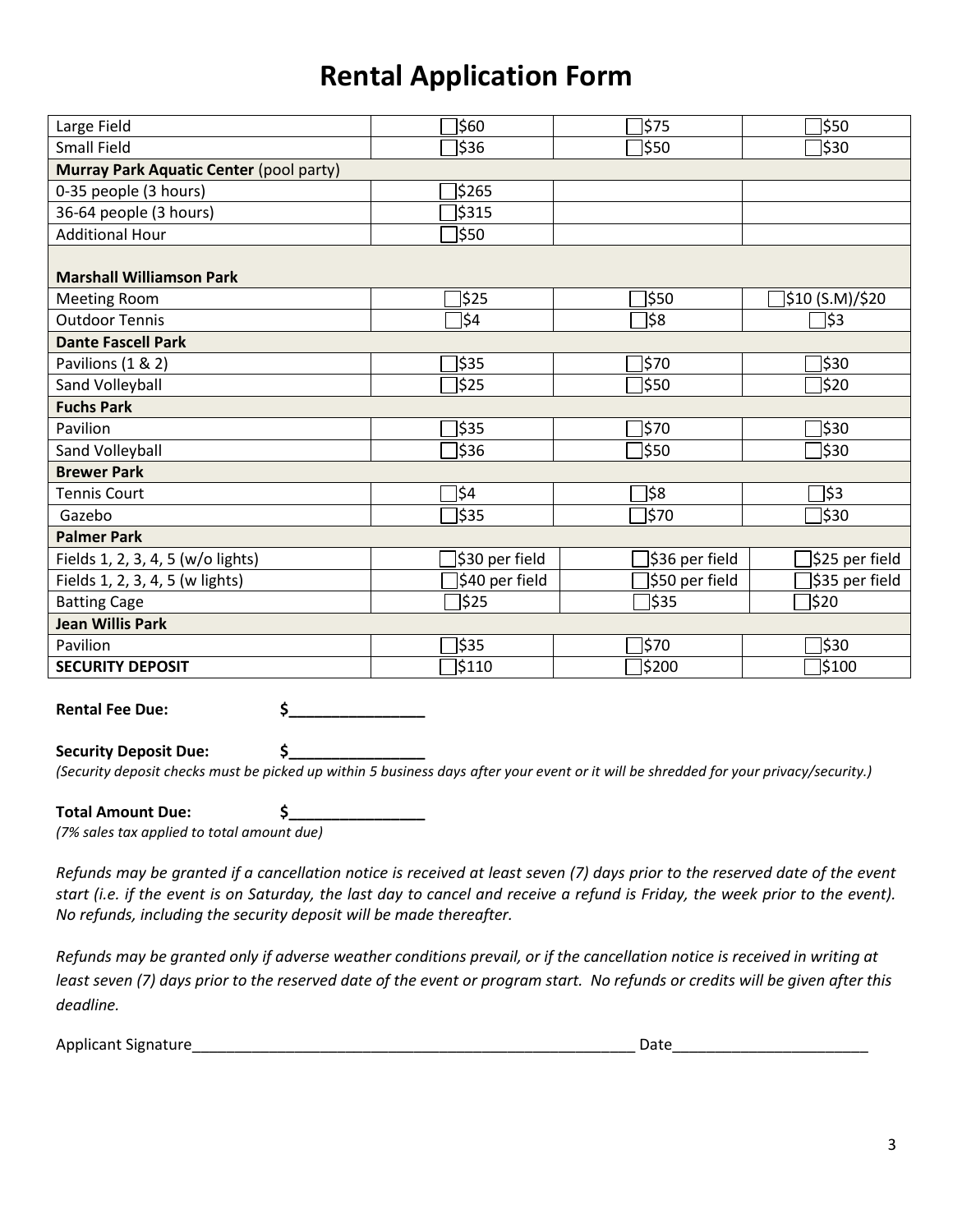### **General Agreement/Release**

In consideration for the City of South Miami Parks and Recreation Department providing the requested facility.

I, do herby: (Print Name)

- 1) Accept, assumes and voluntarily incur all risks of any injuries, damages, or harm which might arise from the use of the requested facility due to the negligence or other fault of the APPLICANT or anyone acting through or on behalf of the APPLICANT.
- 2) Agree to compensate the City of South Miami ("City") for any repair and/or replacement costs for damages to the requested facility or equipment while in use during the above date and time.
- 3) Agree to indemnify, defend, save and hold CITY, its officers, affiliates, employees, successors and assigns, harmless from any and all damages, claims, liability, losses, claims, demands, suits, fines, judgments or cost and expenses, including reasonable attorney's fees, paralegal fees and investigative costs incidental there to and incurred prior to, during or following any litigation, mediation, arbitration and at all appellate levels, which may be suffered by, or accrued against, charged to or recoverable from the City of South Miami, its officers, affiliates, employees, successors and assigns, by reason of any causes of actions or claim of any kind or nature, including claims for injury to, or death of any person or persons and for the loss or damage to any property arising out of a negligent error, omission, misconduct, or any gross negligence, intentional act or harmful conduct of the APPLICANT, its contractor/subcontractor or any of their officers, directors, agents, representatives, employees, or assigns, or anyone acting through or on behalf of any of them, which arises out of or is concerning the use of the requested facility by me or anyone acting for or through me. I agree to pay all losses and expenses of any kind or nature whatsoever, in connection therewith, including the expense or loss of the CITY and/or its affected officers, affiliates, employees, successors and assigns, including their attorney's fees, in the defense of any action in law or equity brought against them.
- 4) Agree and recognize that neither the CITY nor its officers, affiliates, employees, successors and assigns shall be held liable or responsible for any claims, including the costs and expenses of defending such claims which may result from or arise out of actions or omissions of the APPLICANT, its contractor/subcontractor, if any, or any of their agents, representatives, employees, or assigns, or anyone acting through or on behalf of the them, and arising out of or occurring on the CITY's property. In reviewing, approving or rejecting any submissions or acts of the APPLICANT, CITY in no way assumes or shares responsibility or liability for the acts or omissions of the APPLICANT, its contractor/subcontractor, if any, or any of their agents, representatives, employees, or assigns, or anyone acting through or on behalf of them. The APPLICANT has the duty to provide CITY with a defense with an attorney or law firm approved by the City of South Miami, which approval will not be unreasonably withheld.
- 5) Understand and agree to abide by all applicable rules and regulations as set forth herein and attached to this form**.** I further understand that I may be asked to vacate the premises and may forfeit my security deposit if I fail to abide by these rules and regulations or any other reasonable request from City of South Miami staff.
- 6) Understand and agree that rentals, including pavilion rentals operate between sunrise and sunset (excluding rentals at South Miami Park, Palmer Park and the Gibson-Bethel Community Center).
- 7) I certify that the above information is correct and that I have read and understand the rules and regulations governing this permit.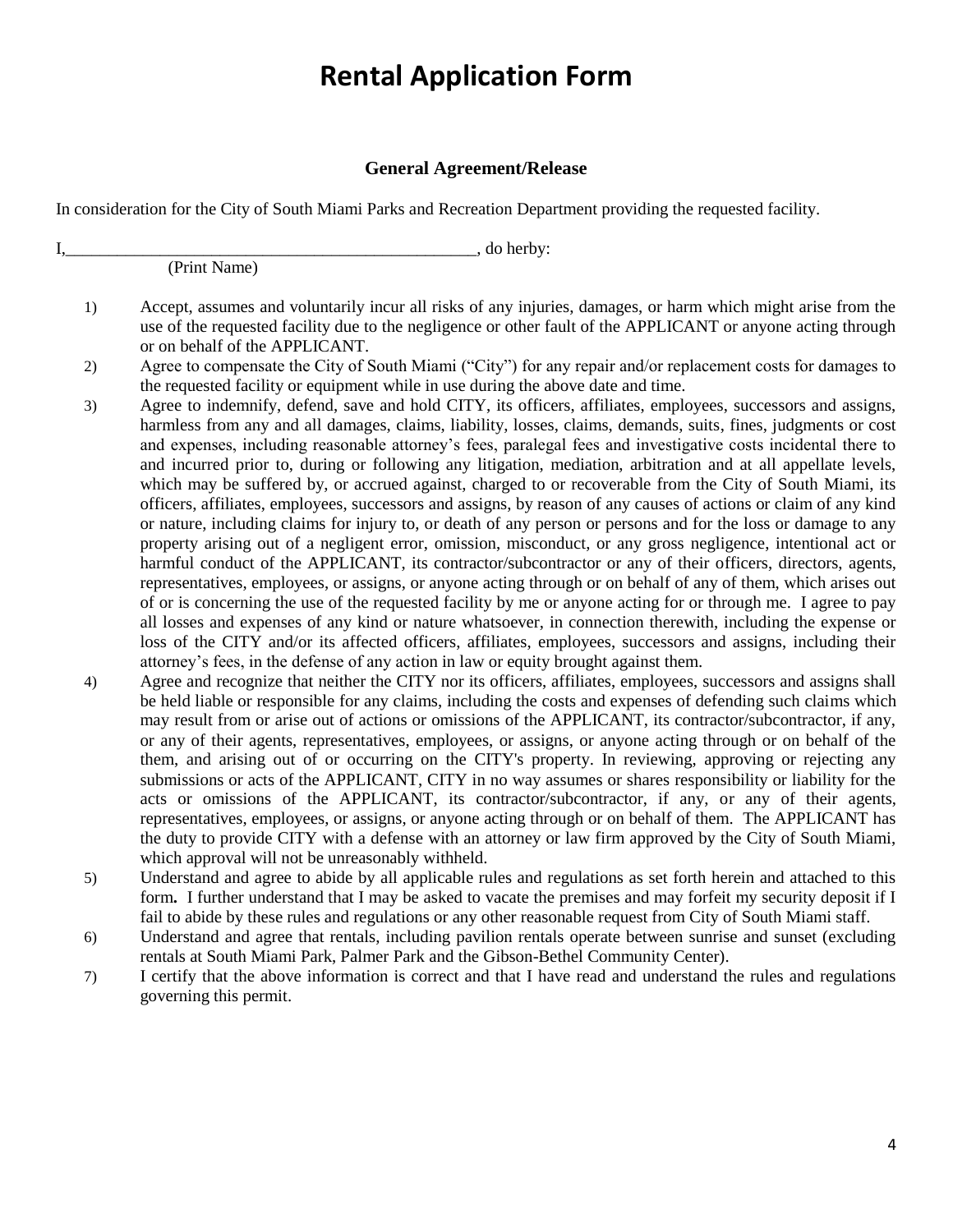### **Permit Rules and Regulations**

Please initial at each rule indicating you have read and understand the expectations of the City of South Miami. Permits may not be issued for programs:

- Requiring equipment to be set up in the park or facility.
- With a negative impact on traffic or the public's ability to enjoy the park or facility.
- Considered high risk having a negative impact on the public's health, safety, and welfare.
- Deemed inappropriate by the Parks and Recreation Director.
- With a negative impact on City property; for example, destruction of trees, turf, or other City infrastructure.
- 1. **Example Facility Permit/Security Deposit** 
	- Reservations may be requested up to one year in advance and are based upon availability.
	- The security deposit and all associated rental fees must be paid at the time of reservation.
	- The payment can be made in the form of a personal check, money order or certified check.
	- Failure to adequately clean, damage to or loss of park property or violation of park rules, will result in the loss of all or part of the deposit.
- 2. \_\_\_\_\_\_ Insurance
	- Prior to the use of the facility or facility, proof of insurance may be required with the policy naming the City of South Miami as an additional insured for the duration of the event.
	- The coverage for the City shall be primary and non-contributory and written on Florida approved forms by an insurance company licensed by the State of Florida to sell insurance.
	- The company shall not be a surplus lines carrier and the insurance shall include contract liability coverage.
- 3. \_\_\_\_\_\_ Activity
	- Any unusual equipment and/or activity, as may be defined by the City in its sole and absolute discretion, must be approved by the Director of Parks and Recreation and noted on the facility reservation form.
	- All equipment must be delivered and removed within the rental period no storage areas are available.
	- All delivery vehicles must remain in designated parking areas. Excessive amplified music or other loud noises, as determined by the City in its sole and absolute discretion, which disturb other park patrons or adjacent property owners are prohibited. Rides of any kind including pony rides, mechanical and inflatable rides, petting zoos, etc. are not permitted in any City park.
	- Use of rentals, including pavilion rentals must be completed by sunset. Use of rentals at Palmer Park and the Gibson-Bethel Community Center must be completed by 10:00 PM.
- 4. \_\_\_\_\_\_\_\_ Conduct
	- Permittee must take all necessary steps to control all of their guests/participants/spectators. Any person(s) violating any of the Rules and Regulations contained herein, any City ordinances or other laws, or who are, in the opinion of the Parks and Recreation Department, constituting a public nuisance, potential hazard to the public or park property, or exhibiting disorderly conduct, may be expelled from the facility by Parks and Recreation Department staff or Police Department without a refund for the remainder of the permit period.
	- All vehicles must remain in the designated parking lots.
	- The consumption of alcoholic beverages and gambling of any form is prohibited in all City parks.
- 5. \_\_\_\_\_\_ Set up/Decoration